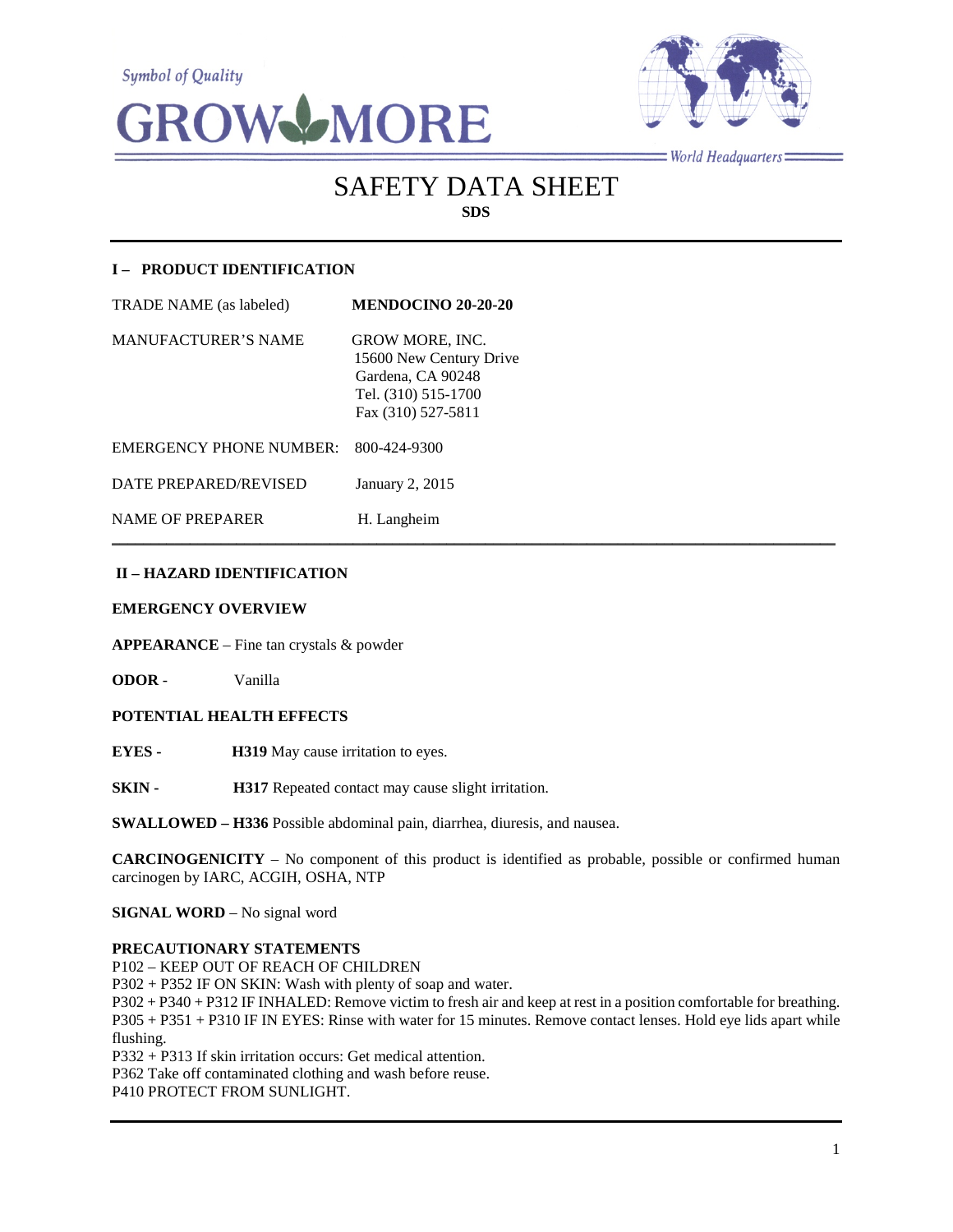| <b>CHEMICAL NAME</b> | CAS No.    | ℅            |
|----------------------|------------|--------------|
| Potassium Phosphate  | 7778-77-0  | Trade secret |
| Potassium Nitrate    | 7757-79-1  | Trade secret |
| Urea                 | $57-13-6$  | Trade secret |
| Iron EDTA            | 15708-41-5 | Trade secret |
| Manganese EDTA       | 15375-84-5 | Trade secret |
| Zinc EDTA            | 14025-15-1 | Trade secret |
| Boric Acid           | 10043-35-3 | Trade secret |
| Magnesium EDTA       | 14402-88-1 | Trade secret |
| Ammonium Sulfate     | 7783-20-2  | Trade secret |

## **III – COMPOSITION/INFORMATION ON INGREDIENTS**

## **IV – FIRST AID MEASURES**

Treat symptomatically. Contact poison treatment specialist immediately if large quantities have been ingested or inhaled. No specific treatment.

 $\mathcal{L}_\mathcal{L} = \{ \mathcal{L}_\mathcal{L} = \{ \mathcal{L}_\mathcal{L} = \{ \mathcal{L}_\mathcal{L} = \{ \mathcal{L}_\mathcal{L} = \{ \mathcal{L}_\mathcal{L} = \{ \mathcal{L}_\mathcal{L} = \{ \mathcal{L}_\mathcal{L} = \{ \mathcal{L}_\mathcal{L} = \{ \mathcal{L}_\mathcal{L} = \{ \mathcal{L}_\mathcal{L} = \{ \mathcal{L}_\mathcal{L} = \{ \mathcal{L}_\mathcal{L} = \{ \mathcal{L}_\mathcal{L} = \{ \mathcal{L}_\mathcal{$ 

 $\mathcal{L}_\mathcal{L} = \{ \mathcal{L}_\mathcal{L} = \{ \mathcal{L}_\mathcal{L} = \{ \mathcal{L}_\mathcal{L} = \{ \mathcal{L}_\mathcal{L} = \{ \mathcal{L}_\mathcal{L} = \{ \mathcal{L}_\mathcal{L} = \{ \mathcal{L}_\mathcal{L} = \{ \mathcal{L}_\mathcal{L} = \{ \mathcal{L}_\mathcal{L} = \{ \mathcal{L}_\mathcal{L} = \{ \mathcal{L}_\mathcal{L} = \{ \mathcal{L}_\mathcal{L} = \{ \mathcal{L}_\mathcal{L} = \{ \mathcal{L}_\mathcal{$ 

**EYE CONTACT** - Wash thoroughly with water for at least 15 minutes. Remove contact lenses. Hold eyelids apart during flushing. Send patient immediately to physician.

**SKIN CONTACT** - Wipe excess material with dry cloth, removing contaminated clothing and shoes with large amounts of water and soap for at least 15 minutes.

**INHALED** - Remove from exposure to fresh air. Get medical attention if symptoms occur.

**SWALLOWED** - Rinse mouth. Drink 2-3 glasses of water and seek medical assistance. Do not induce vomiting or give anything by mouth to an unconscious person. Get medical attention if symptoms occur. \_\_\_\_\_\_\_\_\_\_\_\_\_\_\_\_\_\_\_\_\_\_\_\_\_\_\_\_\_\_\_\_\_\_\_\_\_\_\_\_\_\_\_\_\_\_\_\_\_\_\_\_\_\_\_\_\_\_\_\_\_\_\_\_\_\_\_\_\_\_\_\_\_\_\_\_\_\_\_\_\_\_\_\_\_\_\_\_\_\_\_\_\_

## **V – FIRE-FIGHTING MEASURES**

SPECIAL FIREFIGHTING PROCEDURE - Must wear MSHA/NIOSH approved self-contained breathing Apparatus. Use abundant amount of water in early stages of fire.

UNUSUAL FIRE & EXPLOSION HAZARD – Dust cloud can be explosive.

FLASH POINT – N/A

FLAMMABLE LIMITS – N/A

AUTOIGNITION TEMPERATURE – N/A

#### **VI – ACCIDENTAL RELEASE MEASURES**

SPILL RESPONSE PROCEDURE – Use broom or dry vacuum to collect material for proper disposal without raising dust. Prevent entry into waterways, sewers, basements or confined areas. Finish cleaning by spreading water on the contaminated surface and allow to evacuate through the sanitary system. Any spilled area should be contained and recovered. Never return spills to original container for re-use.

\_\_\_\_\_\_\_\_\_\_\_\_\_\_\_\_\_\_\_\_\_\_\_\_\_\_\_\_\_\_\_\_\_\_\_\_\_\_\_\_\_\_\_\_\_\_\_\_\_\_\_\_\_\_\_\_\_\_\_\_\_\_\_\_\_\_\_\_\_\_\_\_\_\_\_\_\_\_\_\_\_\_\_\_\_\_\_\_\_\_\_\_\_

\_\_\_\_\_\_\_\_\_\_\_\_\_\_\_\_\_\_\_\_\_\_\_\_\_\_\_\_\_\_\_\_\_\_\_\_\_\_\_\_\_\_\_\_\_\_\_\_\_\_\_\_\_\_\_\_\_\_\_\_\_\_\_\_\_\_\_\_\_\_\_\_\_\_\_\_\_\_\_\_\_\_\_\_\_\_\_\_\_\_\_\_\_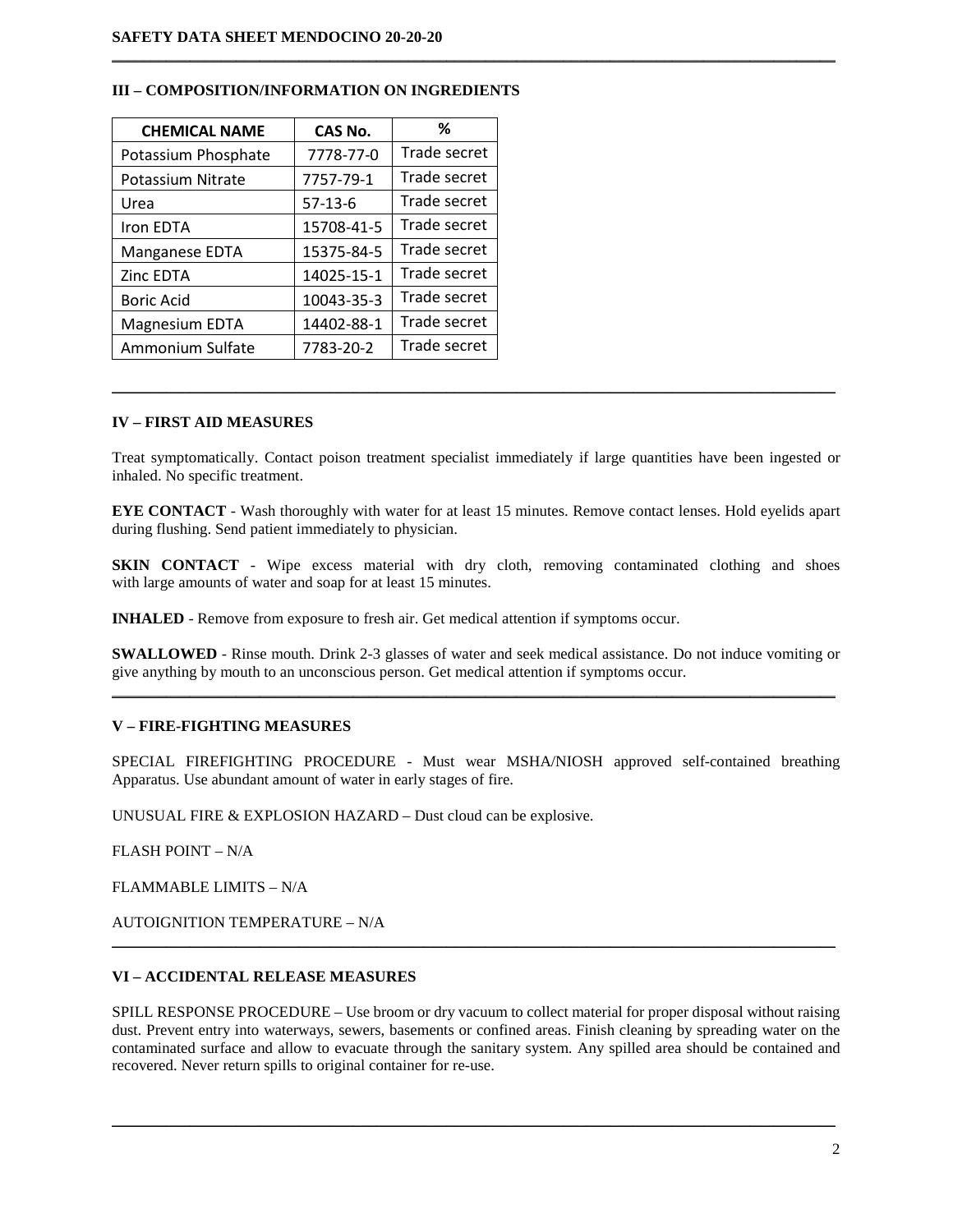## **VII – HANDLING AND STORAGE**

To maintain product quality, do not store in heat or direct sunlight. Use good housekeeping hygienic practices such as washing hands with soap after handling. Keep out of reach of children and pets. Do not reuse empty containers.

**\_\_\_\_\_\_\_\_\_\_\_\_\_\_\_\_\_\_\_\_\_\_\_\_\_\_\_\_\_\_\_\_\_\_\_\_\_\_\_\_\_\_\_\_\_\_\_\_\_\_\_\_\_\_\_\_\_\_\_\_\_\_\_\_\_\_\_\_\_\_\_\_\_\_\_\_\_\_\_\_\_\_\_\_\_\_\_\_\_\_\_\_\_**

## **VIII – EXPOSURE CONTROLS/PERSONAL PROTECTION**

VENTILATION & ENGINEERING CONTROLS – Local exhaust.

RESPIRATORY PROTECTION – Where dust is generated by the process, MSHA/NIOSH approved respirator is advised in the absence of proper environmental control.

EYE PROTECTION – Safety glasses or goggles where there is a potential eye contact. Safety eyewash station should be accessible within 10 seconds.

**\_\_\_\_\_\_\_\_\_\_\_\_\_\_\_\_\_\_\_\_\_\_\_\_\_\_\_\_\_\_\_\_\_\_\_\_\_\_\_\_\_\_\_\_\_\_\_\_\_\_\_\_\_\_\_\_\_\_\_\_\_\_\_\_\_\_\_\_\_\_\_\_\_\_\_\_\_\_\_\_\_\_\_\_\_\_\_\_\_\_\_\_\_**

SKIN PROTECTION – Wear protective work gown, rubber or plastic gloves to prevent irritation.

## **IX – PHYSICAL AND CHEMICAL PROPERTIES**

#### **GENERAL INFORMATION**

APPEARANCE – Fine tan crystals & powder

ODOR – Vanilla

BOILING POINT OR RANGE  ${}^0F - N/A$ 

MELTING POINT OR RANGE  ${}^{0}\text{F} - \text{N/A}$ 

FLAMMABILITY – Non-flammable

EXPLOSIVE PROPERTIES – Non-explosive

pH of 1% SOLUTION – 5.5

DECOMPOSITION TEMPERATURE – 350 <sup>0</sup>F

SOLUBILITY IN WATER – Highly soluble (> 80%)

## X – S**TABILITY AND REACTIVITY**

STABILITY – Stable under normal conditions of use.

CONDITIONS TO AVOID – High temperatures, wet or damp condition.

INCOMPATIBILITY – High pH substances.

HAZARDOUS DECOMPOSITION PRODUCTS – Toxic fumes and gases may be generated. Metal oxides possible.

HAZARDOUS POLYMERIZATION – Will not occur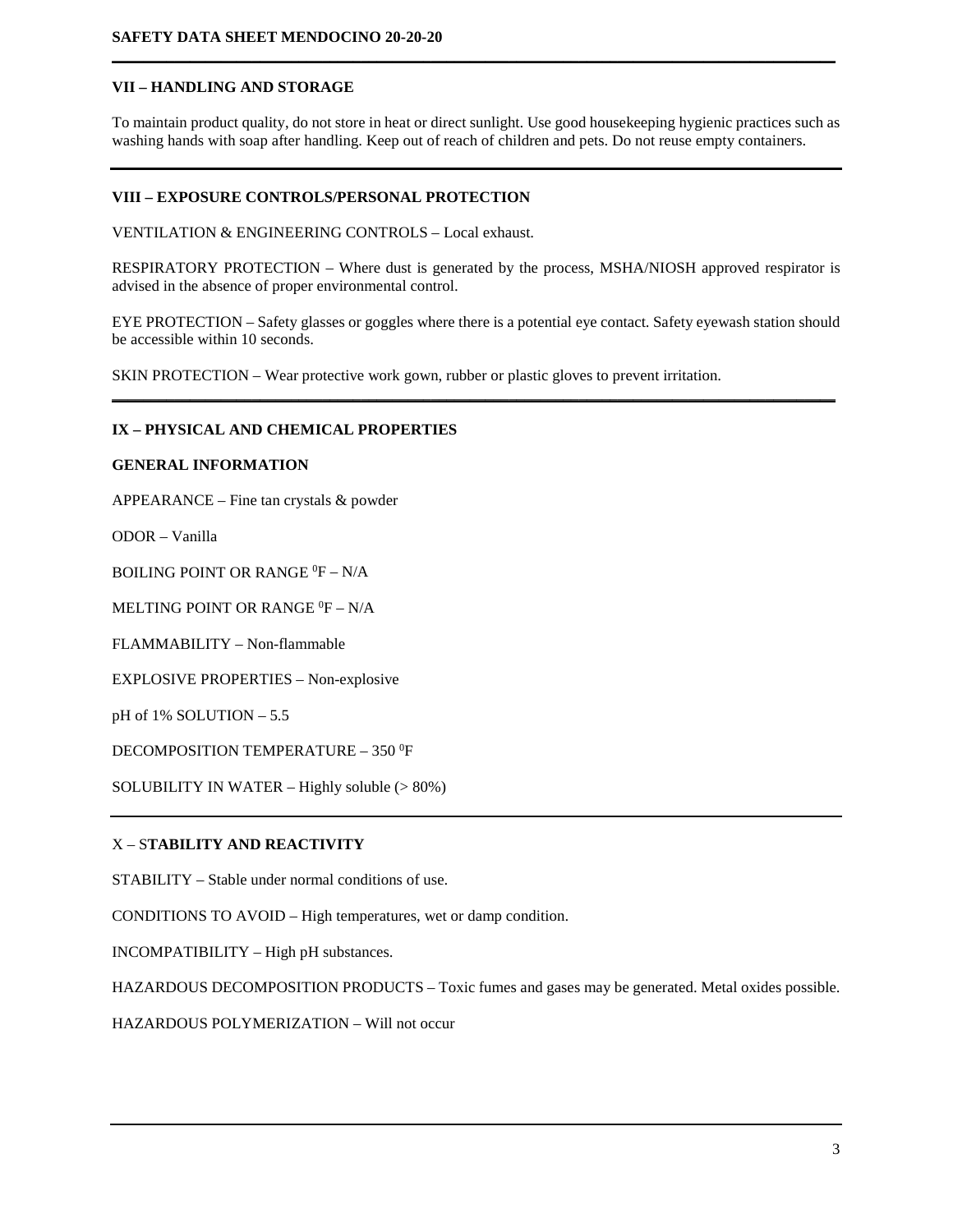## **XI – TOXICOLOGICAL INFORMATION**

ACCUTE TOXICITY

SKIN IRRITATION – May cause slight irritation.

EYE IRRITATION – May cause slight irritation.

SENSITIZATION – None

CHRONIC TOXICITY – No health issues are expected under normal use.

REPRODUCTIVE EFFECTS – None known

CARCINOGENICITY – This products does not contain any substances that are considered carcinogens by OSHA, NTP, IARC or ACGIH.  $\mathcal{L}_\mathcal{L} = \{ \mathcal{L}_\mathcal{L} = \{ \mathcal{L}_\mathcal{L} = \{ \mathcal{L}_\mathcal{L} = \{ \mathcal{L}_\mathcal{L} = \{ \mathcal{L}_\mathcal{L} = \{ \mathcal{L}_\mathcal{L} = \{ \mathcal{L}_\mathcal{L} = \{ \mathcal{L}_\mathcal{L} = \{ \mathcal{L}_\mathcal{L} = \{ \mathcal{L}_\mathcal{L} = \{ \mathcal{L}_\mathcal{L} = \{ \mathcal{L}_\mathcal{L} = \{ \mathcal{L}_\mathcal{L} = \{ \mathcal{L}_\mathcal{$ 

 $\mathcal{L}_\mathcal{L} = \{ \mathcal{L}_\mathcal{L} = \{ \mathcal{L}_\mathcal{L} = \{ \mathcal{L}_\mathcal{L} = \{ \mathcal{L}_\mathcal{L} = \{ \mathcal{L}_\mathcal{L} = \{ \mathcal{L}_\mathcal{L} = \{ \mathcal{L}_\mathcal{L} = \{ \mathcal{L}_\mathcal{L} = \{ \mathcal{L}_\mathcal{L} = \{ \mathcal{L}_\mathcal{L} = \{ \mathcal{L}_\mathcal{L} = \{ \mathcal{L}_\mathcal{L} = \{ \mathcal{L}_\mathcal{L} = \{ \mathcal{L}_\mathcal{$ 

#### **XII – ECOLOGICAL INFORMATION**

MOBILITY – Water contaminating

PERSISTENCE AND DEGRADABILITY – None known

AQUATIC TOXICITY – Might be beneficial to marine plant life.

ADITIONAL ECOLOGICAL INFO – Do not use directly in lakes, ponds and rivers. The product is not classified as environmentally hazardous. However, this does not exclude the possibility that large or frequent spills can have a harmful or damaging effect on the environment. No other adverse environmental effects (e.g. ozone depletion, photochemical ozone creation potential, endocrine disruption, global warming potential) are expected from this component.

 $\mathcal{L}_\mathcal{L} = \{ \mathcal{L}_\mathcal{L} = \{ \mathcal{L}_\mathcal{L} = \{ \mathcal{L}_\mathcal{L} = \{ \mathcal{L}_\mathcal{L} = \{ \mathcal{L}_\mathcal{L} = \{ \mathcal{L}_\mathcal{L} = \{ \mathcal{L}_\mathcal{L} = \{ \mathcal{L}_\mathcal{L} = \{ \mathcal{L}_\mathcal{L} = \{ \mathcal{L}_\mathcal{L} = \{ \mathcal{L}_\mathcal{L} = \{ \mathcal{L}_\mathcal{L} = \{ \mathcal{L}_\mathcal{L} = \{ \mathcal{L}_\mathcal{$ 

 $\mathcal{L}_\mathcal{L} = \mathcal{L}_\mathcal{L} = \mathcal{L}_\mathcal{L} = \mathcal{L}_\mathcal{L} = \mathcal{L}_\mathcal{L} = \mathcal{L}_\mathcal{L} = \mathcal{L}_\mathcal{L} = \mathcal{L}_\mathcal{L} = \mathcal{L}_\mathcal{L} = \mathcal{L}_\mathcal{L} = \mathcal{L}_\mathcal{L} = \mathcal{L}_\mathcal{L} = \mathcal{L}_\mathcal{L} = \mathcal{L}_\mathcal{L} = \mathcal{L}_\mathcal{L} = \mathcal{L}_\mathcal{L} = \mathcal{L}_\mathcal{L}$ 

## **XIII – DISPOSAL CONSIDERATIONS**

Dispose of within current local and state regulations. No special method required.

## **XIV – TRANSPORT INFORMATION**

**U.S. DEPARTMENT OF TRANSPORTATION –** Not regulated by DOT.

## **XV – REGULATORY INFORMATION**

**TSCA STATUS –** Not determined **OSHA STATUS** – Not listed as hazardous **CERCLA -** None **SARA 313** – No chemical **SARA 302** - None **CALIFORNIA PROPOSITION 65** – Not listed **RCRA -** No